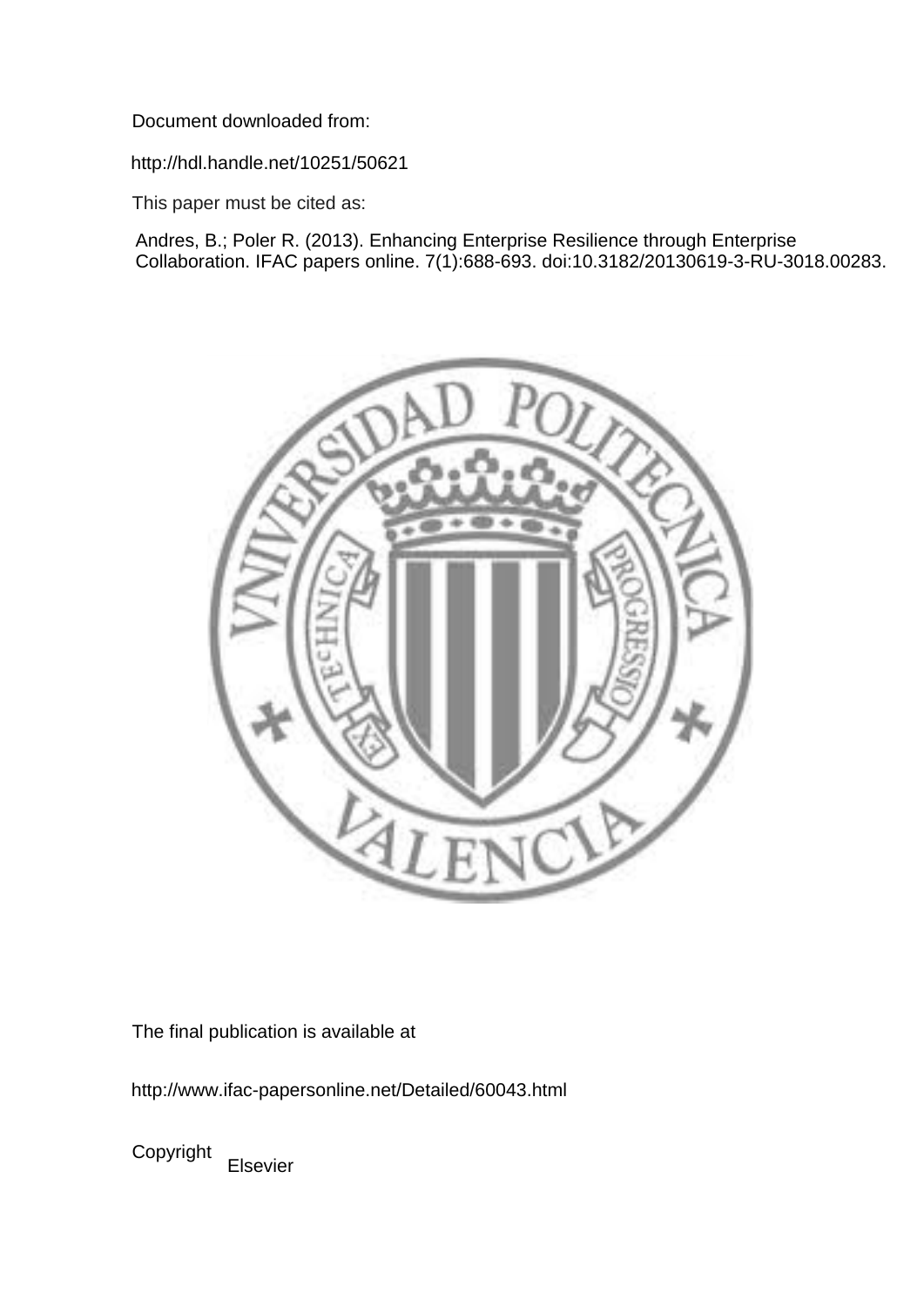# **Enhancing Enterprise Resilience through Enterprise Collaboration**

**B. Andrés\*. R. Poler\***

\*Research Centre on Production Management and Engineering (CIGIP), Universitat Politècnica de València (UPV) Plaza Ferrándiz y Carbonell, 2, 03801 Alcoy, Spain (Tel: 0034 966528423; e-mail: beaanna@cigip.upv.es, rpoler@cigip.upv.es).

**Abstract:** Current environments, characterised by turbulent changes and unforeseen events, consider resilience as a decisive aspect for enterprises to create advantages over less adaptive competitors. Furthermore, the consideration of establishing collaborative processes among partners of the same network is a key issue to help enterprises to deal with changeable environments. In this paper both concepts, resilience and collaborative processes establishment, are associated in order to help organisations to handle disruptive events. The research objective is to identify collaborative processes whose positive influences assist enterprises against disruptions, reducing the effects of disturbances in dynamic environments.

*Keywords:* resilience, collaborative processes, enterprise collaboration, SME's

#### 1. INTRODUCTION

Enterprise resilience is the capacity to withstand systemic discontinuities and adapt to new risk environments so that the enterprise can uncover and adjust to continually changing risks, endure disruptions and create advantages over less adaptive competitors (Starr et al., 2004). An enterprise is resilient in the face of whatever criticism if it has the agility, flexibility, speed and dynamism to change, quickly adapt and/or recover through aligning strategies, processes, technologies and people for achieving its objectives, in order to maximise the performance and ensure the enterprise ability to respond and adapt to continuous and increasingly severe environmental changes (Sanchis and Poler, 2011).

A new competitive environment has been developing for industries in recent years; this trend is forcing a change in the way how industries work, encourages building networks with greater adaptation and response and incites the establishment of collaborative partnerships with other companies globally extended. The success in a highly competitive and rapidly changing environment is associated with the improvement of organisations' skills in terms of dealing with new business models, strategies, management principles, processes and technologies in a collaborative way.

Soosay et al. (2008) define collaboration referring to the relationship between organisations in which the involved parties are committed to (i) invest resources, (ii) achieve mutual goals, (iii) share information, resources, benefits and responsibilities, (iv) make joint decisions and (v) solve problems in a collaborative way. Hence, establishing collaborative relationships within networked partners gives competitive advantages resulting in better performance than it would be without collaboration. In order to collaborate with other companies, SME's have to restructure their internal operations, information systems, production processes and strategies. According to Poler (2010) the benefits derived from network collaboration are leaded to (i) improve global competitiveness, innovation and adaptability of partners, (ii)

enhance the exchanges between enterprises and create relationships, (iii) reduce costs by eliminating process inefficiencies, (iv) improve human resources work and skills, and clarify roles and responsibilities, (v) provide a better understanding of the dynamic processes, information flows and decisions and (vi) benefit end users, in terms of lead time and costs.

Partners' participation in collaborative networks has become today a key issue for any organisation that wants to achieve differentiated and competitive advantages (Camarinha-Matos and Afsarmanesh, 2005). In that way, the establishment of collaborative processes enhances partners' communication, coordination and cooperation, making things easy to cope with disruptive events. Therefore, collaborative management within the network is an important asset helping enterprises to gain competitive advantages in uncertain and dynamic environments (Camarinha-Matos and Afsarmanesh, 2005). Furthermore, collaboration allows enterprises to forecast disruptive events and have a more effective response against the effects of potential disruptive events (Shamsuzzoha et al., 2010).

This paper focuses on the enterprise resilience (section 2) through proposing a set of collaborative processes in order to proactively deal with consequences of disruptions (section 3). Section 4 provides an approach relating collaborative processes and conventional disruptions in order to allow enterprises to overcome the negative effects when disturbances take place. Specifically, three collaborative processes are outlined (sections 4.1-4.2-4.3). Finally, conclusions and future research are arranged.

## 2. ENTERPRISE RESILIENCE

Erol et al. (2010) define resilience as the ability of business organisations to reduce vulnerability, to change, adapt and quickly recover from the unexpected events. Through the literature review, Sanchis and Poler (2011) deduce that resilience is the response to unexpected and unforeseen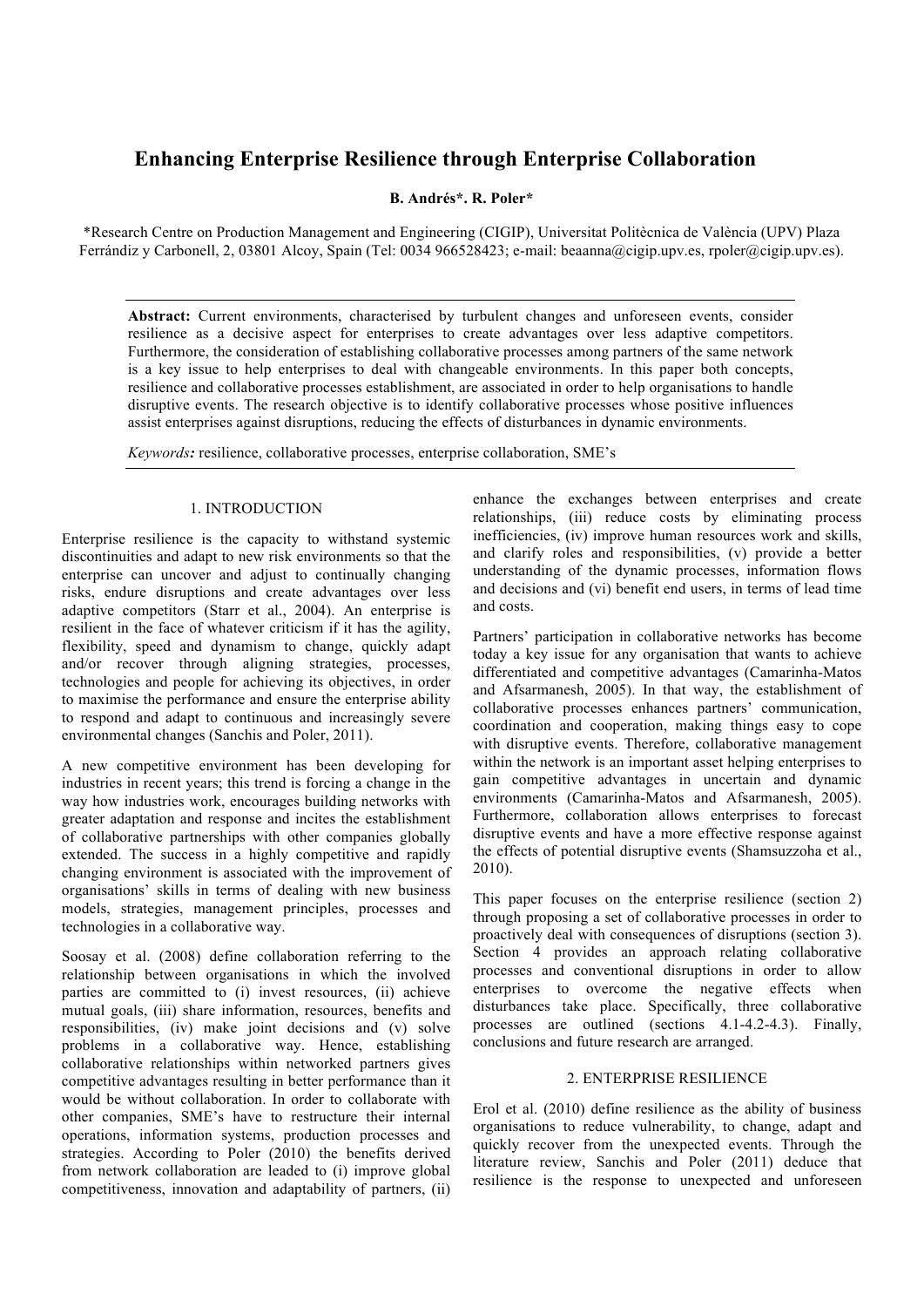changes to disruptive events and disturbances, which is the ability for the company to adapt and respond to the environment and other enterprises' changes.

The research developed by Sheffi and Rice (2005) divide disruptive events in 8 different phases: (i) *preparation*: stage of companies anticipation and proactive attitude, (ii) *disruptive event*: any situation that threatens the daily operation of a company, (iii) *first response*: first decision after reaction, (iv) *initial impact*: immediately disruption repercussion, (v) *total impact*: the immediate or long term effects, once the disruptive event fully impacts on the company; in this phase the performance decreases significantly, (vi) *preparation for recovery*: starts in parallel with the first response, (vii) *recovery*: the stage in which the company returns to the state before the disruption and (viii) *long-term impact*: the time companies need, after a disruptive event, to recover depending on the severity of the consequences (Figure 1).



Fig. 1. Disruptions Phases (Sheffi and Rice, 2005)

The main purpose for companies is to anticipate to the effects of possible environment disturbances, improving their resilience and being more capable to recover them. Collaborative processes establishment allows enterprises to improve their abilities in order to (i) dialogue within networked partners about resilience priorities and (ii) allow better communication between organisations on common issues and resilience strategies (Sanchis and Poler, 2011).

This paper proposes a set of collaborative processes to allow companies to have a proactive behaviour in the *preparation phase*, in order to take appropriate decisions to minimise disruptions negative effects. Proactive actions contribute to obtain softer performance curves, and therefore generate lower impacts on the enterprise and network operation (figure 1, orange line). Therefore, the establishment of collaborative relationships among companies is a key issue to consider in order to overcome the disturbances' results. In light of this, section 3 develops the idea to collaboratively perform the processes done within the networked partners.

#### 3. COLLABORATIVE PROCESSES AND ENTERPRISE RESILIENCE

In today's highly dynamic markets, the SME's absence of participation in collaborative processes provides important inefficiencies in networks operation, implying a lack of enterprise readiness and preparation to cope with possible

disruptions that may occur in the turbulent environment. The succeed against any disruption is carried out through companies change, adaptation and/or quickly recover, by aligning strategies, processes, technologies and people, in order to achieve their goals, maximise performance and ensure its ability to respond to changes in current environment (Sanchis et and Poler 2011). Organisations are increasingly exposed to possible disruptive events; hence, this paper focuses on the establishment of collaborative processes among companies of the same network to deal with this problem. Barroso et al. (2011) note that disruptions can cause interruptions in information, material and/or financial flows in one or more networked partners. Therefore, through the participation in collaborative processes, companies can, efficiently, overcome the negative effects of disturbances caused by the environment dynamicity.

Andrés and Poler (2012) identify the most relevant processes to establish collaborative relationships within partners of a network and classify them according to the decision making level: strategic, tactical and operational (see table 1). Considering the investigation of Lin and Shaw (1998) and the research of Andrés and Poler (2012), this paper provides a list of collaborative processes in which companies can participate in to reduce damages resulting from the effects when disruptive events occurs in the network environment. In light of this, the settlement of strategies involving collaborative processes within a supply network must include (i) coordination management policies, (ii) information exchange strategies (iii) synchronisation of materials' flow and availability of capacity, (iv) dynamic allocation of resources and (v) combination and alignment of networked partners' strategies (Lin and Shaw, 1998).

Difficulties that enterprises can find when decide to participate in collaborative processes, are caused by the interorganisational barriers and the lack of capabilities to perform their activities in a collaborative way. In order to overcome these difficulties and deal with the collaborative processes, Andrés and Poler (2011) propose a set of solutions, divided into models, guidelines and tools addressing the most important enterprises' obstacles in the establishment of collaboration. Considering an approach offering solutions (Andrés and Poler, 2012) to the encountered barriers when SME's collaborate is essential for maintaining their performance against disturbances. Consequently, this paper provides an approach through the establishment of collaborative processes to enable enterprises to proactively deal with disorders resulting of any disruptive event. The main aim is to reduce enterprises' vulnerability through (i) the development of proactive actions to improve business resilience, (ii) the definition of strategies and action protocols, and (iii) seeking on solutions to address the possibility that a company can be affected by a disruptive event.

# 4. AN APPROACH TO DEAL WITH DISRUPTIONS

Currently, companies are increasing their awareness of the need to be prepared for interruptions (Steckel et al., 2004); thus, they have to take the appropriate decisions to mitigate the impact and consequences stemmed from the lack of enterprise resiliency.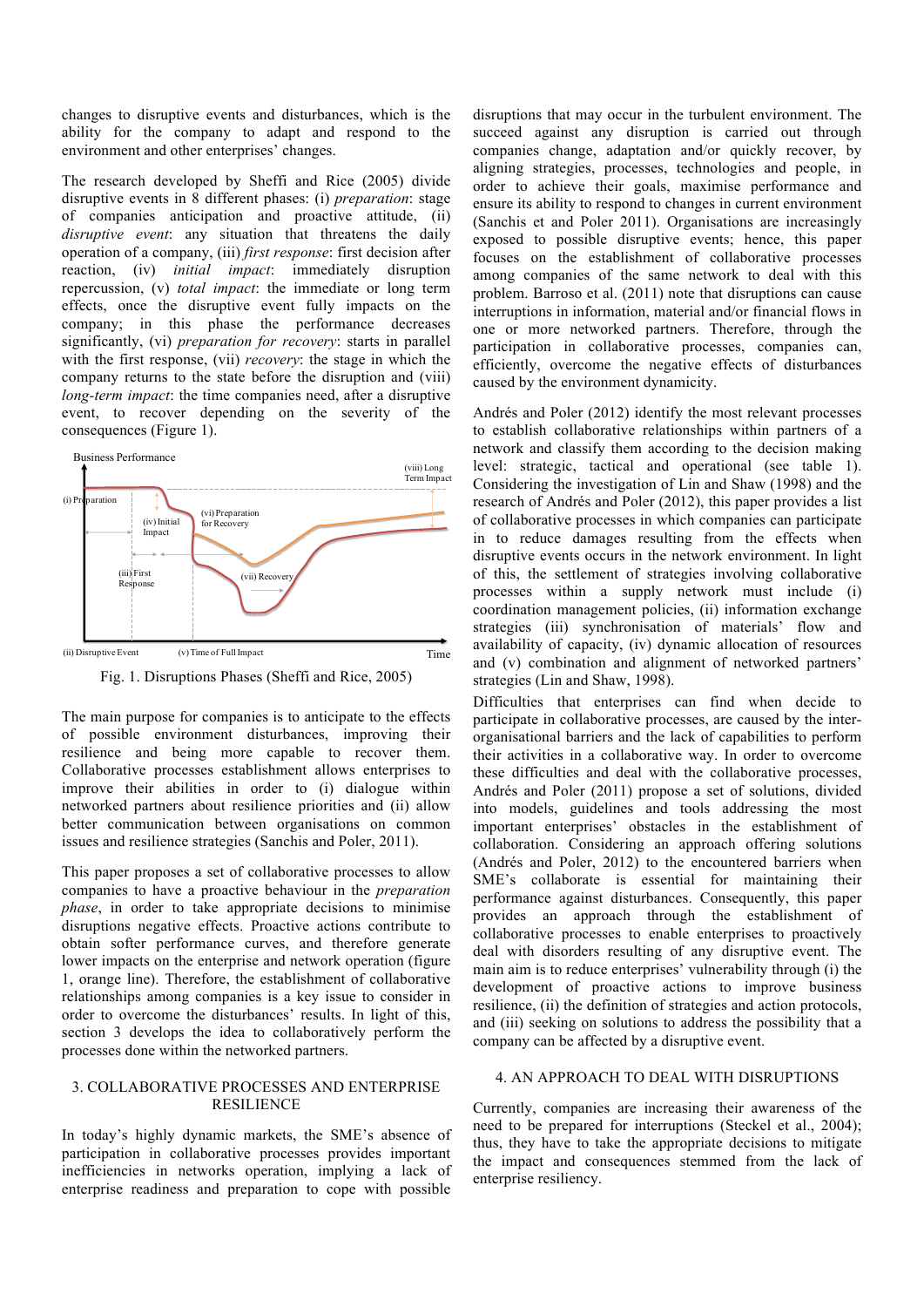Sheffi and Rice (2005) distinguishes between nine different types of conventional disruptions: (i) variability of networks, (ii) variability in the constraints capacity (iii) variability in the quality of products, (iv) variability on production performance, (v) uncertainty in demand, (vi) global competition, (vii) complexity in supply chains, (viii) greater variety in production and (ix) shorter delivery times.

In light of this, the paper provides an approach to help organisations to overcome conventional disruptions, defined by Sheffi and Rice (2005), in a more quickly and effectively way, through establishing collaborative processes and therefore, providing more rooted relations among companies. Thus, each identified collaborative process is associated with each of the disruptions. Thus, the companies' participation in collaborative processes implies a proactive solution to deal with possible disruptions.

So far, the way how organisations manage their business does not guarantee a rapid, effective and efficient response to unexpected situations. In that way, companies must identify what collaborative processes they should participate in, considering this participation as a supporting tool to avoid negative effects regarding the disruptions that arise in dynamic markets. Considering, that a company always operates within a network by acquiring the role of supplier, manufacturer or client, a disruptive event can result in partial loss of network components, disabling some of the connections among the partners (Hu et al. 2008). In order to address the loss of relations, collaborative processes participation enable networked partners to establish stronger relationships for obtaining advantages derived from both the collaboration and resilience improvements.

A set of collaborative processes that must be adopted by the companies for allowing them a major advantage so as to cope with the disruptions' appearance are arranged in table 1.

**Table 1. Collaborative Processes (Andrés and Poler, 2012)**

| <b>Strategic</b>          | Tactical                  | Operational             |
|---------------------------|---------------------------|-------------------------|
| • Network Design          | • Forecast Demand         | • Scheduling            |
| • Decision System Design  | • Operational Planning    | $\cdot$ OPP             |
| • Partners Selection      | • Replenishment           | • Lotsizing Negotiation |
| • Strategy Alignment      | • Performance Management  | • Inventory Management. |
| • Partners Coordination   | • Knowledge Management.   | • Information Exchange  |
| • Product Design          | • Uncertainty Management. | • Process Connection    |
| • PMS Design              | • Negotiation Contracts   | • Interoperability      |
| • Coordination Mechanisms | among partners            |                         |
| Design                    | • Share costs/profits     |                         |
|                           | • Coordination Mechanisms |                         |
|                           | Management                |                         |

For each type of disruption defined by Sheffi and Rice (2005) there are a number of specific collaborative processes that enable companies to overcome the situations arising in highly dynamic environments. Nevertheless, amongst the collaborative processes three of them are considered to be the common and prevalent ones to face up to disruptions. This collaborative processes are (i) interoperable processes, (ii) collaborative mechanisms and (iii) information exchange processes. Each of the above collaborative processes is developed below in next 3 sub-sections.

From the aforementioned processes, the contribution of this paper is to present an overview of the most relevant ones that

the SME's have to consider to regularly perform their activities even if a conventional disruption occurs. Apart from the three collaborative processes above said, other collaborative processes, identified by Andrés and Poler (2011), can be specifically used to overcome the disruptions identified and allow SME's, through the participation of each collaborative process, to achieve higher levels of enterprise resilience and maintain a balanced performance level both within the network and enterprise, even when a disruption appears (table 2).

| Table 2. Collaborative Processes as a solution to deal with |  |  |
|-------------------------------------------------------------|--|--|
| <b>Enterprise Resilience</b>                                |  |  |

| Network design<br>Decision system design<br>(i) Variability of<br>Partners selection<br>Networks<br>Strategy alignment<br>Negotiation contracts<br>among partners |                          |
|-------------------------------------------------------------------------------------------------------------------------------------------------------------------|--------------------------|
|                                                                                                                                                                   |                          |
|                                                                                                                                                                   |                          |
|                                                                                                                                                                   |                          |
|                                                                                                                                                                   |                          |
|                                                                                                                                                                   |                          |
|                                                                                                                                                                   |                          |
| Forecast demand                                                                                                                                                   |                          |
| Operational planning                                                                                                                                              |                          |
| (ii) Variability in<br>Replenishment                                                                                                                              |                          |
| the Constraints<br>Lotsizing negotiation                                                                                                                          |                          |
| Capacity<br>Inventory management                                                                                                                                  |                          |
| Order promising                                                                                                                                                   |                          |
| process (OPP)                                                                                                                                                     |                          |
| Scheduling                                                                                                                                                        |                          |
| Negotiation contracts                                                                                                                                             |                          |
| (iii) Variability in<br>among partners                                                                                                                            |                          |
| the Quality Of<br>Product design                                                                                                                                  |                          |
| Partners coordination                                                                                                                                             | Products                 |
| Process connection                                                                                                                                                |                          |
| Scheduling                                                                                                                                                        |                          |
| (iv) Variability on<br>Negotiation contracts                                                                                                                      |                          |
| Production<br>Interoperable<br>among partners                                                                                                                     |                          |
| Performance<br>Processes<br>PMS design                                                                                                                            |                          |
| <b>OPP</b>                                                                                                                                                        |                          |
| Collaborative<br>Forecast demand                                                                                                                                  |                          |
| Mechanisms<br>Operational planning<br>(v) Demand                                                                                                                  |                          |
| Replenishment<br>Uncertainty                                                                                                                                      |                          |
| Exchange of<br>OPP                                                                                                                                                |                          |
| Information<br>Strategy alignment                                                                                                                                 |                          |
| Processes<br>Partners coordination                                                                                                                                |                          |
| (vi) Global<br>Partners selection                                                                                                                                 |                          |
| Decision system design                                                                                                                                            | Competition              |
| Share costs/profits                                                                                                                                               |                          |
| Network design                                                                                                                                                    |                          |
| Decision system design<br>(vii) Complexity in                                                                                                                     |                          |
| Partners selection<br><b>Supply Chains</b>                                                                                                                        |                          |
| Strategy alignment                                                                                                                                                |                          |
| Partners coordination                                                                                                                                             |                          |
| Strategy alignment                                                                                                                                                |                          |
| Product design                                                                                                                                                    |                          |
| (viii) Greater<br>Scheduling                                                                                                                                      |                          |
| <b>OPP</b>                                                                                                                                                        | Variety in<br>Production |
| Lotsizing negotiation                                                                                                                                             |                          |
| Inventory management                                                                                                                                              |                          |
| Process connection                                                                                                                                                |                          |
| Scheduling                                                                                                                                                        |                          |
| <b>OPP</b>                                                                                                                                                        |                          |
| (ix) Shorter<br>Lotsizing negotiation                                                                                                                             |                          |
| <b>Delivery Times</b><br>Inventory management                                                                                                                     |                          |
| Process connection                                                                                                                                                |                          |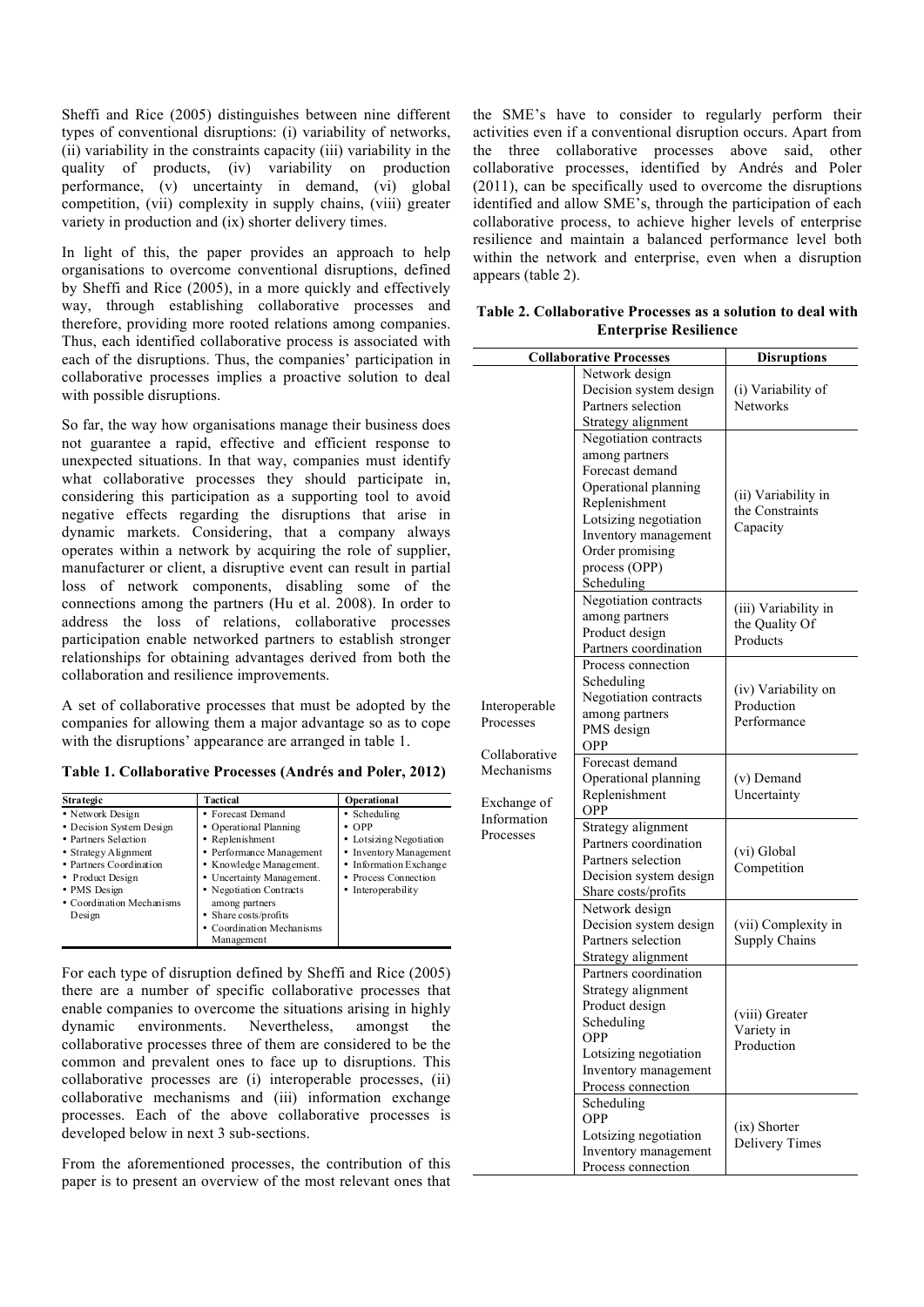#### *4.1. Interoperable Processes*

Interoperability refers to the ability of systems to exchange information and services in a heterogeneous organisational and technological environment (Chen et al., 2006). Systems' interoperability is one of the important pillars in the scope of business resilience due to facilitates the transfer of events and information flows at data, processes and services level among networked partners. Generating better responses against disruptions or even preventing the disruptions negative effects due to the greater communication fluency.

In order to deal with enterprise interoperability different architectures are developed in the literature to address it between organisations, such as Levels of Information Systems Interoperability (LISI) (Architecture Working Group, 1998), IDEAS (IDEAS, 2002), European Interoperability Framework (EIF) (Chen et al, 2005), INTEROP (Chen et al., 2006), and ATHENA (ATHENA, 2006).

Methodologies and tools to cope with interoperability are based on the application of different standards, in order to control the information systems. Conceptual frameworks, such as Collaboration Interoperability Framework (CibFw) aim to achieve interoperability in coopetitive business environments (Chituc et al., 2009). The Mediation Information System Engineering Project (MISE) is also a framework to support interoperability within the collaborative network (Bénaben et al., 2010).

Tools that facilitate the data exchange and information management to support interoperability are mostly based on service oriented architectures (SOA), enterprise service bus (ESB), web services, standards, UEML, Process Specification Language (PSL) and Semantic Web Services (SWS) (Elvesæter et al., 2006; Bénaben et al., 2010). Current trends, are adopting SOA patterns, enabling collaborative platforms to combine extended business processes management approaches jointly with oriented architectures to properly support interoperability requirements in collaborative networks, in order to facilitate the access to interoperable systems and enhance interoperability processes, services and data (Franco et al., 2009).

#### *4.2. Collaborative Mechanisms*

Network collaboration provides a reduction of risks and costs what means an increase of value, resources access and ultimately a competitive advantage. Collaborative mechanisms are cooperation forms to solve distributed problems, which consider both the distribution of tasks and the exchange of results (Smith and Randall 1981). Coordination mechanisms allow the networked partners to coordinate the operations against any disruption. Thus, collaborative mechanisms should be designed based on (i) the type of network, (ii) the type of decision-making, (iii) the type of collaborative partners, (iv) the sort of relationships and (v) the behaviour and knowledge of the networked partners (Fugate et al., 2006).

According to Fugate et al. (2006) coordination mechanisms can be classified into: (i) *price coordination*: quantity discounts, two part tariffs and return policy repurchase, (ii) *no price coordination*, flexibility in the amount, allocation rules, promotion and cooperative advertising, exclusive agreements and exclusive territories and (iii) *flow coordination*: vendor management inventory (VMI), quick response (QR), collaborative planning forecasting and replenishment (CPFR) and postponement. Most of the coordination mechanisms are built through models and methodologies. A brief summary is provided taking into account the results of the literature reviewed. So that, coordination mechanisms can be based on contracts negotiation, negotiation rules defined and verified by mediators (Fink, 2004), incentives or penalties (Chu and Desay, 1995), game theory (Smith and Randall, 1981), quantity discount policies (Sarmah et al., 2006), return policies, revenue-sharing policies -simple and two parts (Giannoccaro and Pontrandolfo, 2004), procurement policies, inventory control (Schneeweiss and Zimmer, 2004), tasks distribution, exchange of results (Smith and Randall, 1981), unified pricing policy (Lal and Staelin, 1984). Moreover, Camarinha-Matos and Afsarmanesh (2005) summarises a number of coordination mechanisms to consider in collaborative networks- distributed workflow, WfMC Reference Model, Modeling distributed business processes, PSL and WS-Coordination.

Networks evolution towards collaboration is a fact. Accordingly, collaboration has become a vital mechanism to cope with the global solutions that customers demand and deal with dynamic and turbulent environments. As a result, organisations must implement collaboration mechanisms to achieve collaborative relationships. In consequence, collaboration provides competitive advantages enabligh all the networked members to grow and obtain better results and achieve higher levels of resilience (Sahay, 2003).

### *4.3. Information Exchange Processes*

Current manufacturing industrial environments require an intensive exchange of information and a strong support of information technology (IT) in order to establish common goals and achieve integrated solutions for providing visibility, agility and interoperability within the network to coordinate their joint activities and therefore reduce disruptions' effects. The exchange of information improves networks' efficiency, reduces costs by increasing the value of the performed activity (Corbett et al., 2004) and allows companies to have a rapid response to disturbances. Information management is characterised by the variety of the types of information sharing, access and visibility levels.

Networked SME's must implement collaborative mechanisms to support the exchange of information in order to overcome the consequences derived from the disruptions. The critical success factors for successful collaborative data sharing networks are classified in: (i) trust, (ii) common concepts and terminology, (iii) common principles and value systems, and (iv) harmonization of external socio factors (Sayogo and Pardo, 2011). In order to achieve that, different approaches defining guidelines for sharing information are provided in the literature, such as Open System for inter-enterprise information Management in dynamic virtual envirOnmentS European project (OSMOS) (Rezgui et al., 2000). On other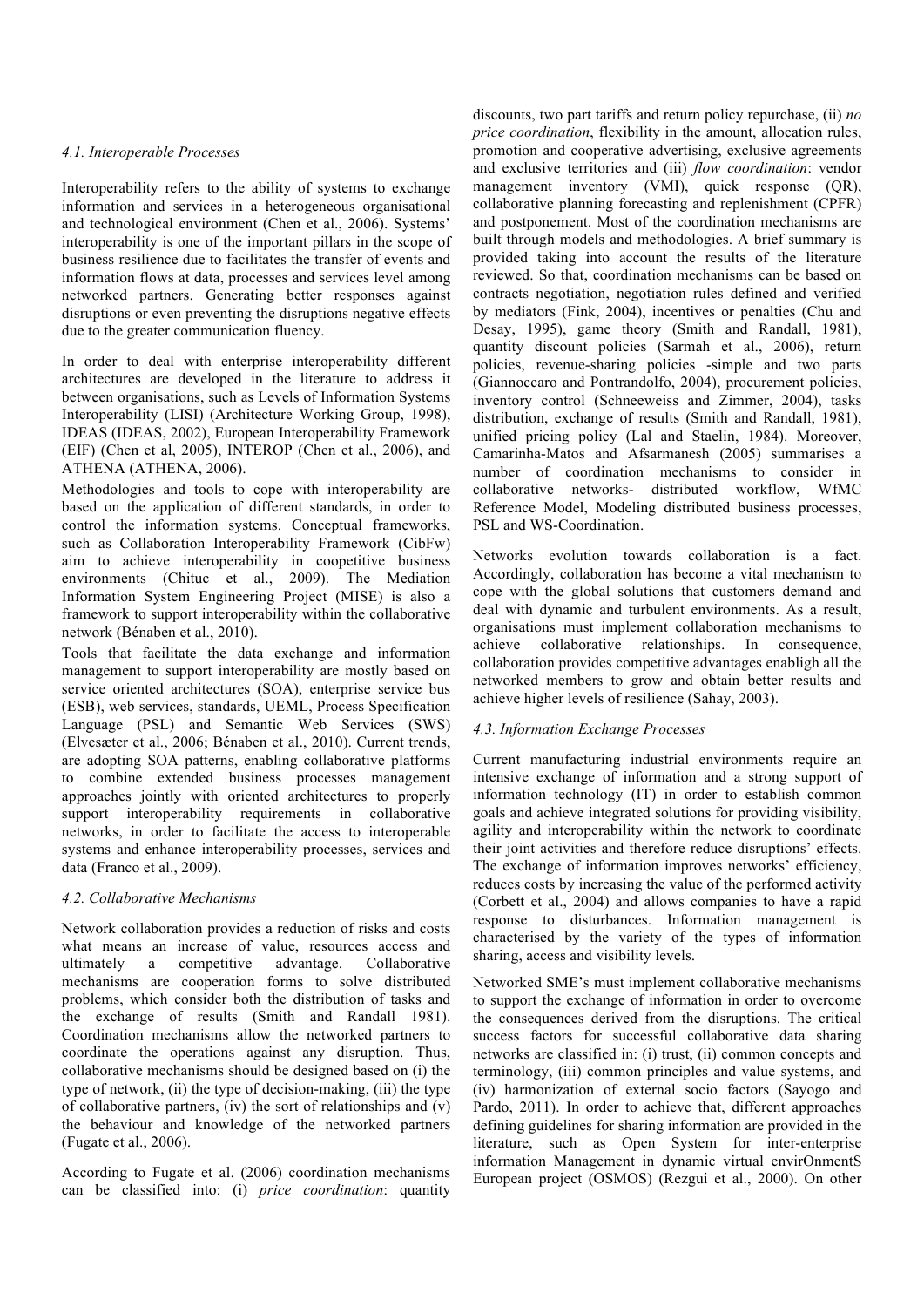hand, tools are considered the most significant solutions to support the information exchange, providing the access through a Virtual Private Network (VPN). Moreover, specific platforms, such as the Net-Challenge ICT Platform (Carneiro et al., 2010), are presented to support firms in trust achievement among partners, share information and knowledge, manage network capacity and respond to events.

A summary of technological infrastructures for supporting information exchange is listed (Rabelo, 2008): computer supported cooperative work, workflow systems, "My" System, application service provider, component-based model, knowledge search & sharing, enterprise 2.0 & web 2.0, SOA (Kazem y Wentland, 2010), UDDI registries (Świerzowicz y Picard, 2010) and software-as-a-service (Saas) utility models, which helps collaborative customers to have more confidence when accessing to the services of the collaborative network members (Cancian et al., 2010; Perin-Souza and Rabelo, 2010). Particularly, Universal Description Discovery and Integration (UDDI) consists of a set of webservices providing information access of business or other entity and its technical interfaces (Świerzowicz and Picard, 2010). On the other hand, MAS are also used to address the information exchange problem. An example for distributed networks is the Social Behaviour Network tool (SoBeNet), a distributed multi-agent system which uses internet for allowing organisations to update the changed states after the agent executions (Jiang et al., 2010).

#### 5. CONCLUSIONS

Companies find significant their capability to be resilient, which is the ability to reduce the level of vulnerability when they face with interruptions or adapt to disruptions. Furthermore, enterprises have to deal with the issue of how to adapt in the current environment to recover, as quickly as possible, from the consequences derived of the impact generated by a business interruption. This paper proposes a proactive solution to deal with the possible disruptive events through the SME's participation in collaborative processes. The proposed approach is a simple but effective one to be used by organisations in order to proactively address potential systemic discontinuities and thus increase their resilience. The participation in collaborative processes will allow the companies to increase the performance obtained comparing with the scenario in which collaborative proactive measures are not taken within the organisation. Companies' involved in collaborative processes have major advantages in order to respond to unexpected changes in extreme situations; providing greater resilience to recover against disruptions.

Future research is aimed at the approach application in order to diminish disruptions' consequences arising from the turbulent and dynamic environment the enterprises belong to. In the approach application collaborative processes have to be identified and applied. The implementation of standards and guidelines within the enterprises is other work to be done to achieve both collaboration and business resilience. However, the enterprises' participation in collaborative processes typically entails a number of difficulties that must be overcome to perform them correctly. The adoption of different tools and best practices to take part in collaborative processes is also a further work to be developed. Finally,

determine how collaborative processes improve enterprise resilience is an issue to address trough numerical examples.

#### REFERENCES

- Andrés, B., and Poler, R. (2011). Análisis de los Procesos Colaborativos en Redes de Empresas No-Jerárquicas. In Ros, L., Fuente, M.V., Hontoria, E., Soler, M.D., Morales, C., Bogataj, M. (ed.). *V Congreso de Ingeniería de Organización*, 369-373, Cartagena.
- Andrés, B., and Poler, R. (2012). Relevant Problems in Collaborative Processes of Non-Hierarchical Manufacturing Networks. In Prado, J.C., García, J., Comesaña, J.A., Fernández, A.J. (ed.), *6th International Conference on Industrial Engineering and Industrial Management*, 90-97,Vigo.
- Architecture Working Group (AWG) (1998). *Levels of Information Systems Interoperability (LISI).*
- ATHENA (2006). *ATHENA Integrated Project*.
- Barroso, A.P., Machado, V.H., and Cruz-Machado, V., (2011). Supply Chain Resilience Using the Mapping Approach. *Supply Chain Management. InTech*.
- Bénaben, F., Boissel-Dallier, N., Lorré, J.P., and Pingaud, H. (2010). Semantic Reconciliation In: Camarinha-Matos, L.M., Boucher, X. and Afsarmanesh, H. (ed.) *Collaborative Networks for a Sustainable World 11th IFIP WG 5.5 Working Conference on Virtual Enterprises, PRO-VE 2010*, 705-712. Springer. Saint-Etienne, France.
- Camarinha-Matos, L.M., and Afsarmanesh,H. (2005). Collaborative Networks: A New Scientific Discipline. *Journal of Intelligent Manufacturing,* 16 (4), 439-452.
- Cancian, M.H., Rabelo, R.J., and Wangenheim, C.G. (2010). Supporting Software Services' Trustworthiness in Collaborative NetworkS. In: Camarinha-Matos, L.M., Boucher, X. and Afsarmanesh, H. (ed.) *Collaborative Networks for a Sustainable World 11th IFIP WG 5.5 Working Conference on Virtual Enterprises, PRO-VE 2010*, 672-684. Springer. Saint-Etienne, France.
- Carneiro, L., Almeida, R., Lopes, A., Kankaanpaa, T., and Shamsuzzoha, A.H.M. (2010). An Innovative Framework Supporting SME Networks for Complex Product Manufacturing. In: Camarinha-Matos, L.M., Boucher, X. and Afsarmanesh, H. (ed.) *Collaborative Networks for a Sustainable World 11th IFIP WG 5.5 Working Conference on Virtual Enterprises, PRO-VE 2010*, 204- 211. Springer. Saint-Etienne, France.
- Chen, D., Dassisti, M., and Elvesæter, B. (2006). *INTEROP Deliverable DI. 1b Interoperability Knowledge Corpus. Intermediate Report*.
- Chen, M., Dassisti, A., and Tsalgatidou (2005). EIF, European Interoperability Framework for PAN-European EGovernment Services, IDA Working Document, Version 4.2. *Interoperability Knowledge Corpus, Deliverable DI.1, Workpackage*.
- Chituc, C., Azevedo, A., and Toscano, C. (2009). A Framework Proposal for Seamless Interoperability in a Collaborative Networked Environment. *Computers Industry*,60 (5), 317-338.
- Corbett, C.J., Zhou,D., and Tang,C. (2004). Designing Supply Contracts: Contract Type and information asymmetry. *Management Science*, 50 (4), 550-559.